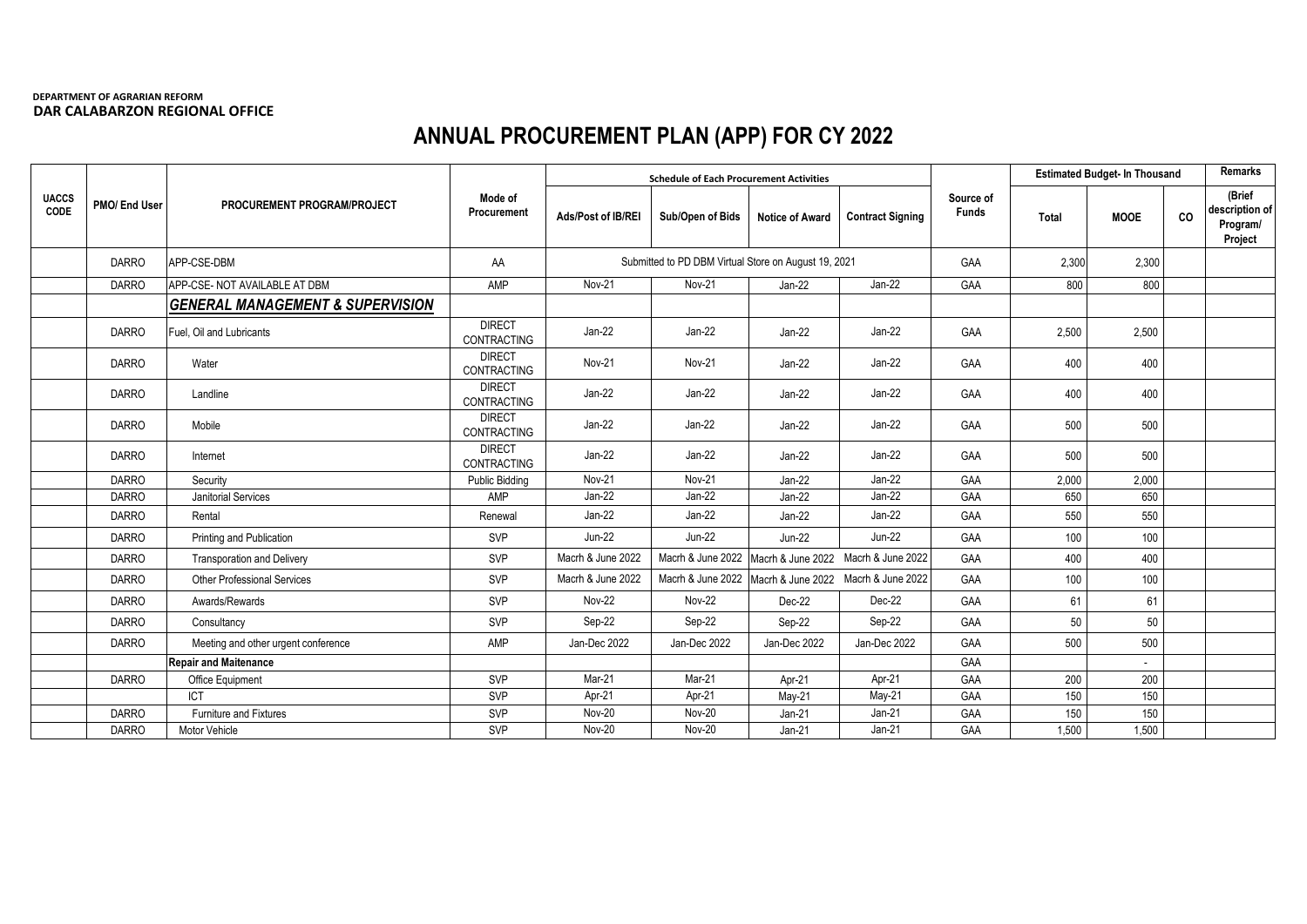|                      |               | PROCUREMENT PROGRAM/PROJECT                                                                                                                                                                         |                        |                              | <b>Schedule of Each Procurement Activities</b> |                              |                              |                           |              | <b>Estimated Budget- In Thousand</b> |    |                                                 |
|----------------------|---------------|-----------------------------------------------------------------------------------------------------------------------------------------------------------------------------------------------------|------------------------|------------------------------|------------------------------------------------|------------------------------|------------------------------|---------------------------|--------------|--------------------------------------|----|-------------------------------------------------|
| <b>UACCS</b><br>CODE | PMO/ End User |                                                                                                                                                                                                     | Mode of<br>Procurement | Ads/Post of IB/REI           | Sub/Open of Bids                               | <b>Notice of Award</b>       | <b>Contract Signing</b>      | Source of<br><b>Funds</b> | <b>Total</b> | <b>MOOE</b>                          | co | (Brief<br>description of<br>Program/<br>Project |
|                      |               | <b>Trainings and Conference</b>                                                                                                                                                                     |                        |                              |                                                |                              |                              |                           |              |                                      |    |                                                 |
|                      | STO-GMS       | Regional Planning Session                                                                                                                                                                           | AMP                    | March-June -Sept Dec<br>2022 | March-June -Sept<br>Dec 2022                   | Feb 2022/Sept<br>2022        | March-June -Sept<br>Dec 2022 | GAA                       | 1.404        | 1.404                                |    |                                                 |
|                      | STO-GMS       | CY 2023 BED Preparartion                                                                                                                                                                            | AMP                    | Mar-22                       | Mar-22                                         | Mar-22                       | Mar-22                       | GAA                       | 432          | 432                                  |    |                                                 |
|                      | STO-GMS       | Regional CY2021 IT-eASy Assessment Review                                                                                                                                                           | AMP                    | Jan-22                       | Jan-22                                         | Jan-22                       | Jan-22                       | GAA                       | 180          | 180                                  |    |                                                 |
|                      | STO-GMS       | Regional & Provincial Direction Setting                                                                                                                                                             | AMP                    | Aug-22                       | Aug-22                                         | Sep-22                       | Sep-22                       | GAA                       | 540          | 540                                  |    |                                                 |
|                      | STO-GMS       | Seniors Citizens Activity/program                                                                                                                                                                   | AMP                    | Aug-22                       | Aug-22                                         | Sep-22                       | Sep-22                       | GAA                       | 300          | 300                                  |    |                                                 |
|                      | STO-GMS       | 2022 Strategic Planning Session (2023-2027)                                                                                                                                                         | AMP                    | Apr-22                       | Apr-22                                         | Apr-22                       | Apr-22                       | GAA                       | 720          | 720                                  |    |                                                 |
|                      | STO-GMS       | <b>Gender And Development Activity</b>                                                                                                                                                              | AMP                    | $Feb-22$                     | Feb-22                                         | Mar-22                       | $Mar-22$                     | GAA                       | 588          | 588                                  |    |                                                 |
|                      | STO-GMS       | ENGAS/EBUDGET /URS Encoding/GMIS                                                                                                                                                                    | AMP                    | March-June -Sept Dec<br>2022 | March-June -Sept<br>Dec 2022                   | March-June-Sept-<br>Dec 2022 | March-June-Sept-<br>Dec 2022 | GAA                       | 450          | 450                                  |    |                                                 |
|                      | STO-GMS       | Performance Review and Target Recalibration                                                                                                                                                         | AMP                    | Oct-22                       | Oct-22                                         | Oct-22                       | Oct-20                       | GAA                       | 486          | 486                                  |    |                                                 |
|                      |               | <b>LAND TENURE SERVICES</b>                                                                                                                                                                         |                        |                              |                                                |                              |                              |                           |              |                                      |    |                                                 |
|                      | LTSP          | Conduct of LTSP Regional Planning Session Workshop                                                                                                                                                  | AMP                    | Jan-22                       | Jan-22                                         | Jan-22                       | Jan-22                       | GAA                       | 144          | 144                                  |    |                                                 |
|                      | LTSP          | Conduct of Synchronization and Action Planning Workshop<br>with Line Agencies                                                                                                                       | AMP                    | Jan-22                       | Jan-22                                         | Jan-22                       | Jan-22                       | GAA                       | 180          | 180                                  |    |                                                 |
|                      | LTSP          | Conduct of Problem Solving Workshop                                                                                                                                                                 | AMP                    | May and Aug.2022             | May and Aug.2022                               | May and Aug.2022             | May and Aug.2022             | GAA                       | 40           | 40                                   |    |                                                 |
|                      | LTSP          | Conduct/ Cascading of Administrative Orders and MCs                                                                                                                                                 | AMP                    | Feb-22                       | Feb-22                                         | Mar-22                       | Mar-22                       | GAA                       | 40           | 40                                   |    |                                                 |
|                      | LTSP          | Conduct of Regional Mtg/Monitoring and Reconciliation of<br>Data/Acc                                                                                                                                | AMP                    | $May-22$                     | $May-22$                                       | $May-22$                     | $May-22$                     | GAA                       | 150          | 150                                  |    |                                                 |
|                      |               | <b>AGRARIAN LEGAL SERVICE</b>                                                                                                                                                                       |                        |                              |                                                |                              |                              |                           |              |                                      |    |                                                 |
|                      |               | <b>LEGAL</b>                                                                                                                                                                                        |                        |                              |                                                |                              |                              |                           |              |                                      |    |                                                 |
|                      |               | <b>Trainings and Conference</b>                                                                                                                                                                     |                        |                              |                                                |                              |                              |                           |              |                                      |    |                                                 |
|                      | ALS           | Legal 1st semester assessment cum LCMS data<br>updating                                                                                                                                             | AMP                    | Mar-22                       | Mar-22                                         | Mar-22                       | Matr2022                     | GAA                       | 309          | 309                                  |    |                                                 |
|                      | ALS           | Legal 2nd semester assessment cum LCMS data<br>updating                                                                                                                                             | AMP                    | Dec-22                       | Dec-22                                         | Dec-22                       | Dec-22                       | GAA                       | 324          | 324                                  |    |                                                 |
|                      | <b>ALS</b>    | Cascading or new policy issuances/ guidelines/<br>Conduct Orientation in connection with the Resolution<br>of ALI Cases as well as take into consideration of the<br>Ander and AO 1. Caring of 2004 | AMP                    | <b>Nov-22</b>                | <b>Nov-22</b>                                  | <b>Nov-22</b>                | Nov                          | GAA                       | 284          | 284                                  |    |                                                 |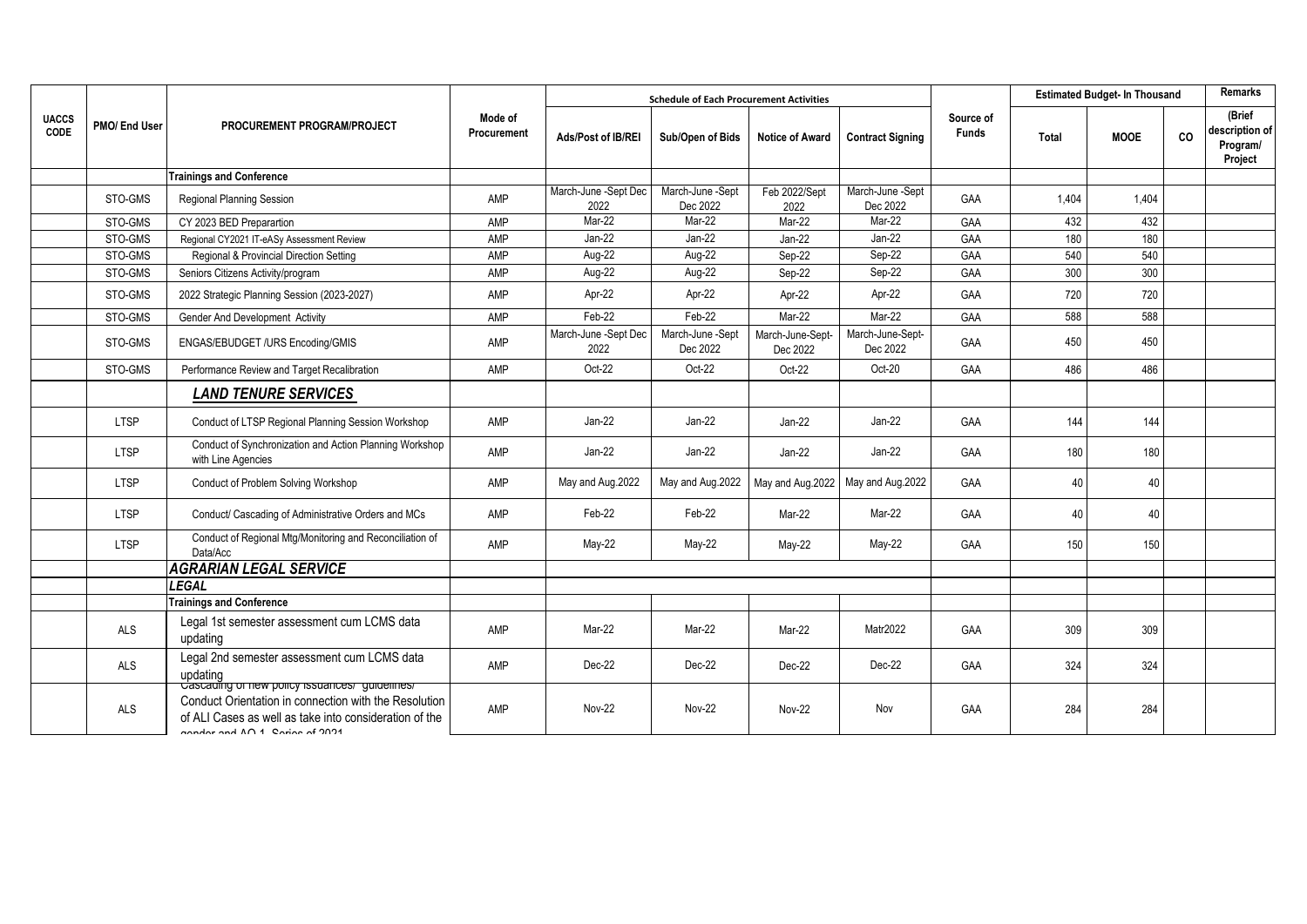|                      | PMO/ End User | <b>PROCUREMENT PROGRAM/PROJECT</b>                                                                                                                                                                                       |                        |                             | <b>Schedule of Each Procurement Activities</b>                        |                        |                         |                           | <b>Estimated Budget- In Thousand</b> |                 |    | <b>Remarks</b>                                  |  |
|----------------------|---------------|--------------------------------------------------------------------------------------------------------------------------------------------------------------------------------------------------------------------------|------------------------|-----------------------------|-----------------------------------------------------------------------|------------------------|-------------------------|---------------------------|--------------------------------------|-----------------|----|-------------------------------------------------|--|
| <b>UACCS</b><br>CODE |               |                                                                                                                                                                                                                          | Mode of<br>Procurement | Ads/Post of IB/REI          | Sub/Open of Bids                                                      | <b>Notice of Award</b> | <b>Contract Signing</b> | Source of<br><b>Funds</b> | Total                                | <b>MOOE</b>     | co | (Brief<br>description of<br>Program/<br>Project |  |
|                      |               | <b>DARAB</b>                                                                                                                                                                                                             |                        |                             |                                                                       |                        |                         |                           |                                      |                 |    |                                                 |  |
|                      |               | <b>Trainings and Conference</b>                                                                                                                                                                                          |                        |                             |                                                                       |                        |                         |                           |                                      |                 |    |                                                 |  |
|                      | <b>ALS</b>    | Conduct of 2022 Strategic Planning Session<br>Workshop/Harmonization of Data/Fast Tracking Workshop on<br>Pending Incidents (Meals and Accommodation)                                                                    | AMP                    | Feb-22                      | Feb-22                                                                | Feb-22                 | Feb-22                  | GAA                       | 211                                  | 211             |    |                                                 |  |
|                      | <b>ALS</b>    | Conduct of 3rd Quarter LCMS Data Cleansing/ Case Action<br>Updating/Fast tracking Workshop (Food and<br>accommodation)                                                                                                   | AMP                    | $Jun-22$                    | <b>Jun-22</b>                                                         | <b>Jun-22</b>          | $Jun-22$                | GAA                       | 141                                  | 141             |    |                                                 |  |
|                      | ALS           | Enhancement Seminar/Evaluation Workshop (Food and<br>Accommodation)                                                                                                                                                      | AMP                    | Sep-22                      | Sep-22                                                                | Sep-22                 | Sep-22                  | GAA                       | 218                                  | 218             |    |                                                 |  |
|                      | <b>ALS</b>    | Attendance to ESCOPHIL/MCLE (Food, and Accomodation)                                                                                                                                                                     | AMP                    | Dec-22                      | Dec-22                                                                | Dec-22                 | Dec-22                  | GAA                       | 42                                   | 42              |    |                                                 |  |
|                      | <b>ALS</b>    | Administrative Support Training (Workplace Ethics and<br>Values Reorientation on Dealing with Clients )/ Seminar on<br>GAD( Skills upgrading/updating on the latest<br>Jurisprudence/Issuances) (Food and Accommodation) | AMP                    | Mar-22                      | Mar-22                                                                | Mar-22                 | Mar-22                  | GAA                       | 256                                  | 256             |    |                                                 |  |
|                      | <b>ALS</b>    | Conduct of Adjudicators/COBs/Sheriffs Meeting                                                                                                                                                                            | AMP                    | <b>Jun-22</b>               | <b>Jun-22</b>                                                         | <b>Jun-22</b>          | <b>Jun-22</b>           | GAA                       | 15                                   | 15              |    |                                                 |  |
|                      |               | AGRARIAN REFORM BENEFICIARIES DEVELOPMENT AND<br><b>SUSTAINABILITY PROGRAM</b>                                                                                                                                           |                        |                             |                                                                       |                        |                         |                           |                                      |                 |    |                                                 |  |
|                      |               | <b>Trainings and Conference</b>                                                                                                                                                                                          |                        |                             |                                                                       |                        |                         |                           |                                      |                 |    |                                                 |  |
|                      | ARBDSP        | Updating/Monitoring/Coaching of ARBDSP M&E Quarterly Report                                                                                                                                                              | AMP                    | Mar, June Sept Dec<br>20222 | Mar, June Sept Dec   Mar, June Sept Dec   Mar, June Sept Dec<br>20222 | 20222                  | 20222                   | GAA                       | 10 <sup>1</sup>                      | 10 <sup>°</sup> |    |                                                 |  |
|                      | ARBDSP        | <b>Conduct of Semestral ARBDSP Assessment</b>                                                                                                                                                                            | AMP                    | June & Nov 2022             | June & Nov 2022                                                       | June & Nov 2022        | June & Nov 2022         | GAA                       | 142                                  | 142             |    |                                                 |  |
|                      | <b>ARBDSP</b> | eLearning for Product costing and pricing                                                                                                                                                                                | AMP                    | Aug-22                      | Aug-22                                                                | Aug-22                 | Aug-22                  | GAA                       | 30 <sup>°</sup>                      | 30              |    |                                                 |  |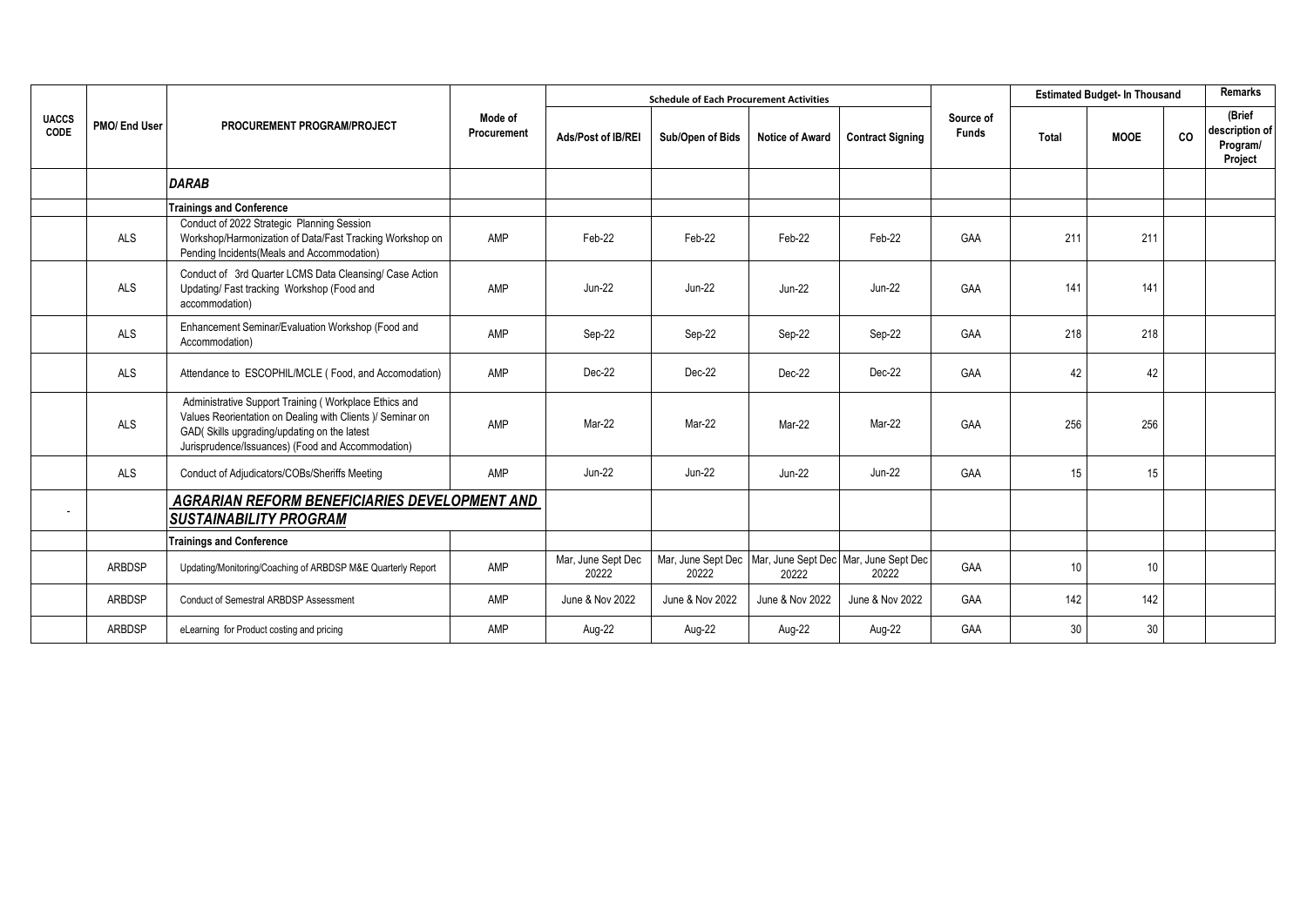| <b>UACCS</b><br>CODE | PMO/ End User |                                                                                                                                                                                                                                                                              |                        |                           | <b>Schedule of Each Procurement Activities</b> |                        |                         |                           | <b>Estimated Budget- In Thousand</b> | Remarks     |    |                                                 |
|----------------------|---------------|------------------------------------------------------------------------------------------------------------------------------------------------------------------------------------------------------------------------------------------------------------------------------|------------------------|---------------------------|------------------------------------------------|------------------------|-------------------------|---------------------------|--------------------------------------|-------------|----|-------------------------------------------------|
|                      |               | PROCUREMENT PROGRAM/PROJECT                                                                                                                                                                                                                                                  | Mode of<br>Procurement | <b>Ads/Post of IB/REI</b> | Sub/Open of Bids                               | <b>Notice of Award</b> | <b>Contract Signing</b> | Source of<br><b>Funds</b> | Total                                | <b>MOOE</b> | CO | (Brief<br>description of<br>Program/<br>Project |
|                      | ARBDSP        | eLearning Digital Marketing of ARC Products thru facebook and<br>other online channels cum promotion of ARC Products participated<br>by DARRO, DARPO and cooperative members Day 1&2 - Social<br>Media, Digital Strategy, Content Marketing, Usability Day 3 -<br>Simulation | AMP                    | $Oct-22$                  | Oct-22                                         | Oct-22                 | $Oct-22$                | GAA                       |                                      | 15          |    |                                                 |
| <b>TOTAL</b>         |               |                                                                                                                                                                                                                                                                              |                        |                           |                                                |                        |                         |                           | 21,462                               | 21,462      |    |                                                 |

*Consolidated by: Recommending approval:*

*Reviewed by:*

**ALICIA P. PEÑA**

**Adminiistrative Officer V (Budget Officer III)**

سيسملا

*Approved by:*

We.

**BAC-Secretariat Member Member Regional Director/HOPE LINA M. STA BARBARA HELEN G. PAULE ROMMEL Q. BOTE CUPIDO GERRY D. ASUNCION**

**ENGR. MARVIN C. LABAO DALANGIN CEFERINA S. PAREL**

**Member Vice -Chairperson**

 **BAC-Chairperson BAC-Chairperson ATTY. REXIE M. MARISTELA**